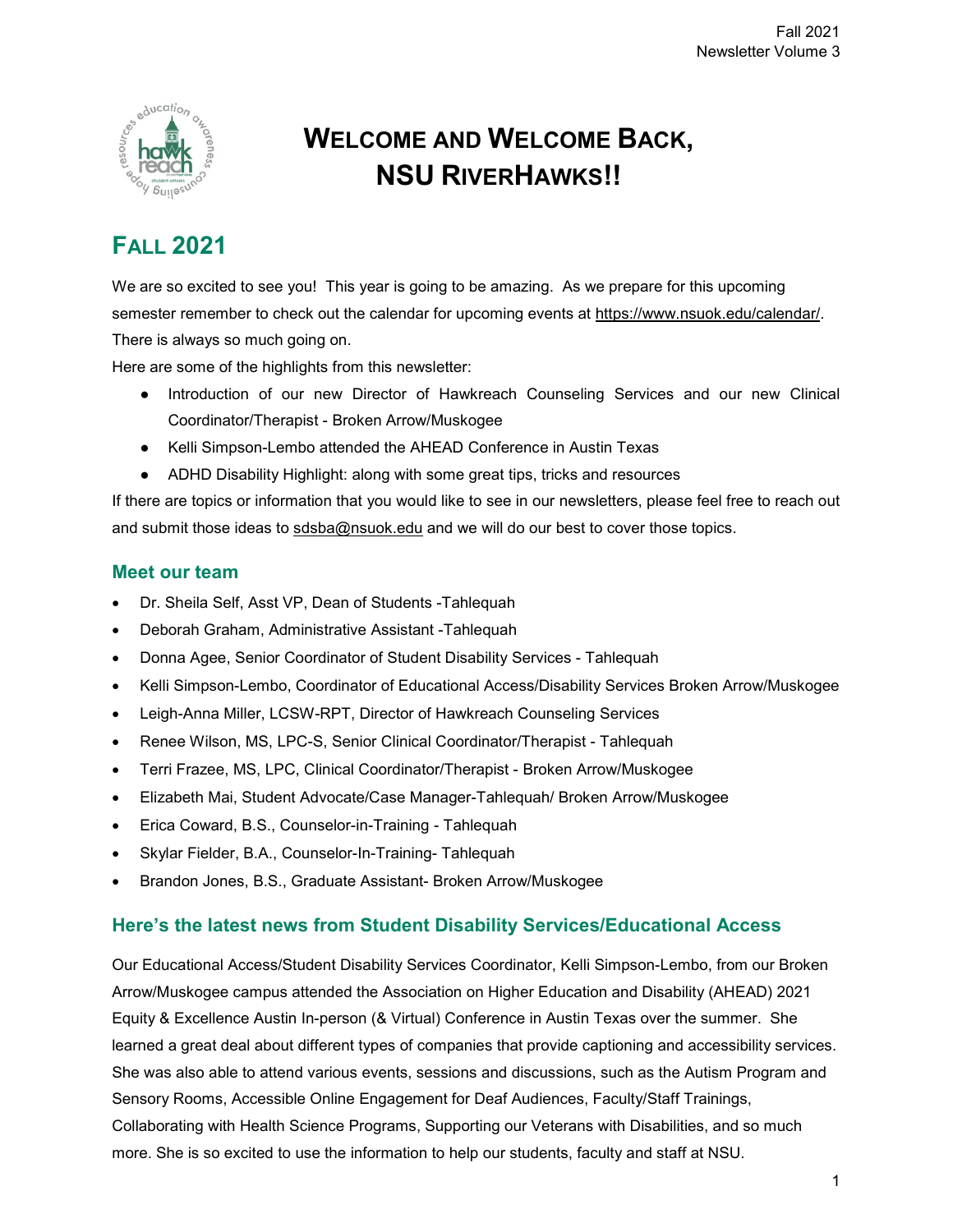# **HAWKREACH – [COUNSELING](https://offices.nsuok.edu/studentaffairs/StudentServices/HawkReachCounselingServices/default.aspx) SERVICES**

# **Counselor's Corner**

HawkReach is pleased to continue offering Teletherapy sessions following the 2020 pandemic. While we realize this is not for every student, this offers a way to reach our students who live in rural areas, have jobs, families, or struggle with transportation, so they too can utilize mental health services. This semester Hawkreach will offer in-person sessions, group sessions, telehealth sessions, and several events. We look forward to serving our RiverHawks for the second half of 2021! Regularly scheduled appointments may be made via phone by calling (918) 444-2042 or by visiting the HawkReach [webpage.](https://offices.nsuok.edu/studentaffairs/StudentServices/HawkReachCounselingServices/schedule_appointment_hawkreach.aspx)

### **Walk-In-Wednesday (WIW) Mornings**

HawkReach Counseling Services is also continuing "Walk-In-Wednesday-Mornings" weekly from 8:00 a.m. to 11:30 a.m. These morning sessions are limited to brief interventions and resource referrals and last for approximately 30-minutes. Appointments are offered on a first-come-first-served basis. Below is a list of services that may be available on WIW Mornings:

- Referrals to campus and community resources
- Brief solution-focused therapy, assistance with personal or interpersonal concerns, and
- Scheduling for future sessions with a counselor.

### **Introducing our new Director of Hawkreach Counseling Services**

**Leigh-Anna Miller, LCSW-RPT** - I am an NSU alumnus and proud to be back at NSU as the Director of HawkReach! I earned my Bachelors in Social Work with a concentration in child welfare from NSU in 2013 and worked in child welfare for a time while I earned my Masters in Social Work from OU Tulsa in 2016. I earned my clinical licensure and became a registered play therapist in 2019. After getting my master's, I have had the privilege to work in the nonprofit sector and community mental health. Working with hurting people has always been my interest and moving into an administrative position has not changed that. At NSU I have the privilege of assisting clinical, administrative, and student staff to serve NSU students in a way that is trauma-informed, convenient, confidential, and helpful for their success not only as a student but as an individual. I would be honored to be of service to you as you "Gather Here. Go Far."

### **Introducing our new Clinical Coordinator/Therapist**

**Terri Frazee, MS, LPC -** I earned my BA in Psychology with a minor in Women and Gender Studies and my MS in Clinical Mental Health Counseling at NSUBA. I am a part-time faculty member, and I teach undergraduate psychology classes. I have experience working as a forensic therapist at the Tulsa County Jail. I also have experience as a domestic violence offender group facilitator, in-patient drug and alcohol rehabilitation, and trauma focused therapy. Before returning to school to earn my degrees, I worked at the Department of Human Services as a Case Manager. I assisted clients in finding services for rental assistance, utility assistance, food banks, medical services, and employment placement. I look forward to being a part of the HawkReach family. I want to provide services to assist YOU in meeting mental health needs as well as preventative care. Come see me! Let's talk!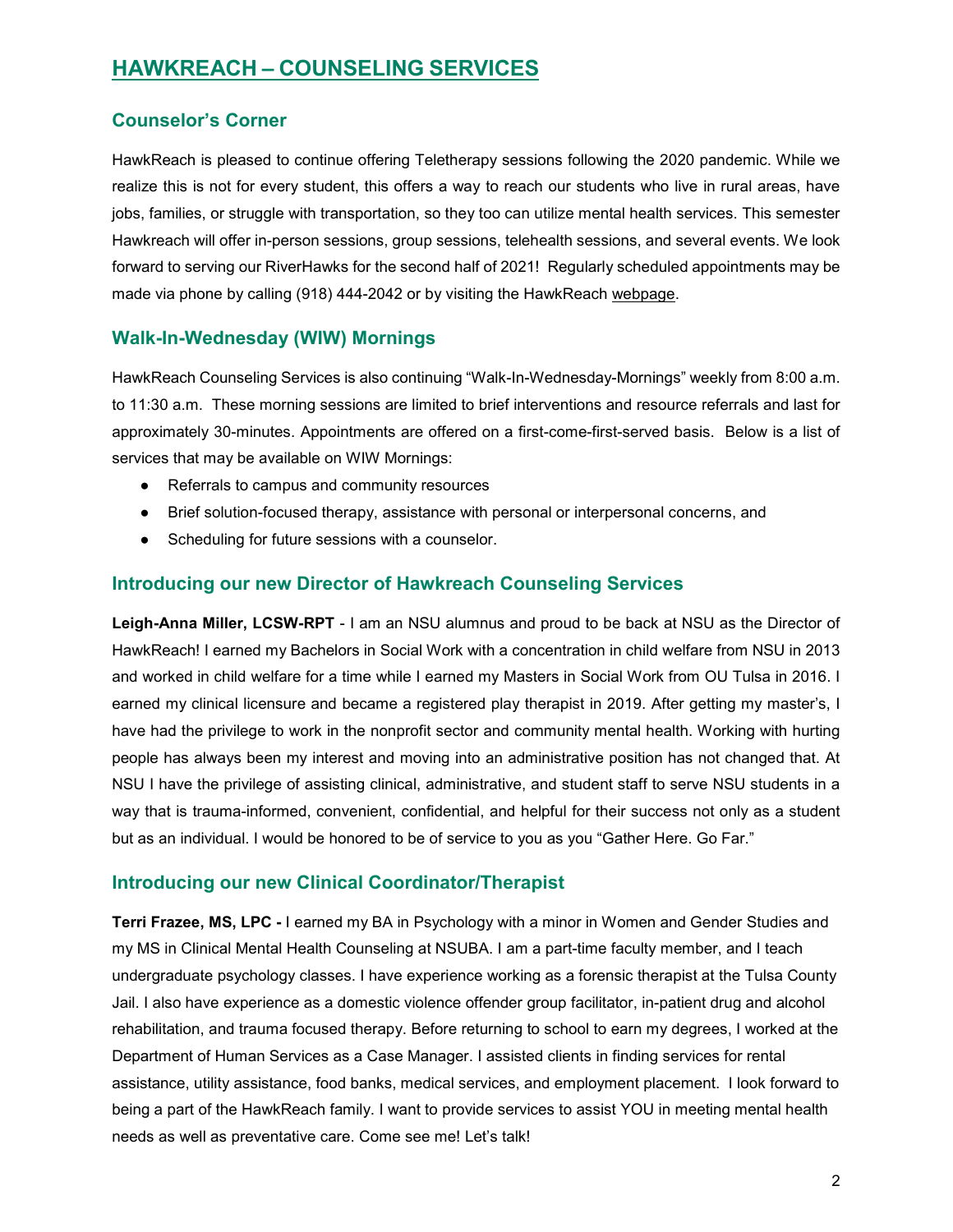# **STUDENT [DISABILITY](https://offices.nsuok.edu/studentaffairs/StudentServices/StudentDisabilityServices.aspx) SERVICES**

# **How a student applies for accommodations:**

- 1. Complete the Official Request for Services [form](file://nsu-storage/groups/StudentAffairs/SDS/_SDS%20Templates-Forms/Appendix_A_Official_Request_Services.pdf) or go to our [website](https://cm.maxient.com/reportingform.php?NortheasternStateUnivOK&layout_id=26)
	- While SDS/EAC can counsel or provide recommendations to the student regarding various accommodations that may be available, it is the student's responsibility to put their needs into writing.
- 2. Schedule intake meeting and gather supporting documentation
	- SDS/EAC will provide recommendations according to your specific needs. Bring any documentation that you may feel may support your request.
- 3. Depending on the request, you may be asked to provide further documentation.
	- All information obtained is confidential and is used solely for the purpose of documenting disabilities and identifying appropriate support services.
- 4. Transferring from TCC?
	- Students can connect with an NSU representative via the TCC Transfer Center to learn more about academic programs, transfer, tuition, and student resources such as Student Disability Services

# **DISABILITY HIGHLIGHT: ATTENTION-DEFICIT HYPERACTIVITY DISORDER**

Attention-Deficit Hyperactivity Disorder (ADHD) is a neurobiological disorder. (Raymond, 2017) Typically, people with AD/HD have developmentally inappropriate behavior, including:

- poor attention skills
- impulsivity
- hyperactivity

The individual will have difficulty with one or all parts of the attention process, having a short attention span, and being distractible:

- focusing (choosing something to pay attention to)
- sustaining focus (paying attention for as long as is necessary)
- shifting focus (moving attention from one thing to another)

An individual who has symptoms of inattention often:

- fails to give close attention to details, making careless mistakes
- has difficulty sustaining attention to tasks
- appears not to be listening when spoken to directly (American Psychiatric Association, 2013)

# **Disability Highlight Tips, Tricks, and Resources**

**[Making Good Use of Accommodations: Extended Time on Exams](https://drive.google.com/file/d/1p3zb5c87WIuGVd_DxLZ2deFlhr1XrtjI/view?usp=sharing)**

**Do -** Make good use of your time.

○ Review the exam before starting to make sure that you understand the directions.

**Don't -** Rush. If you consistently feel rushed or are unable to finish your exams in the allotted time, let your Disability Service provider know. (Barrows, 2013)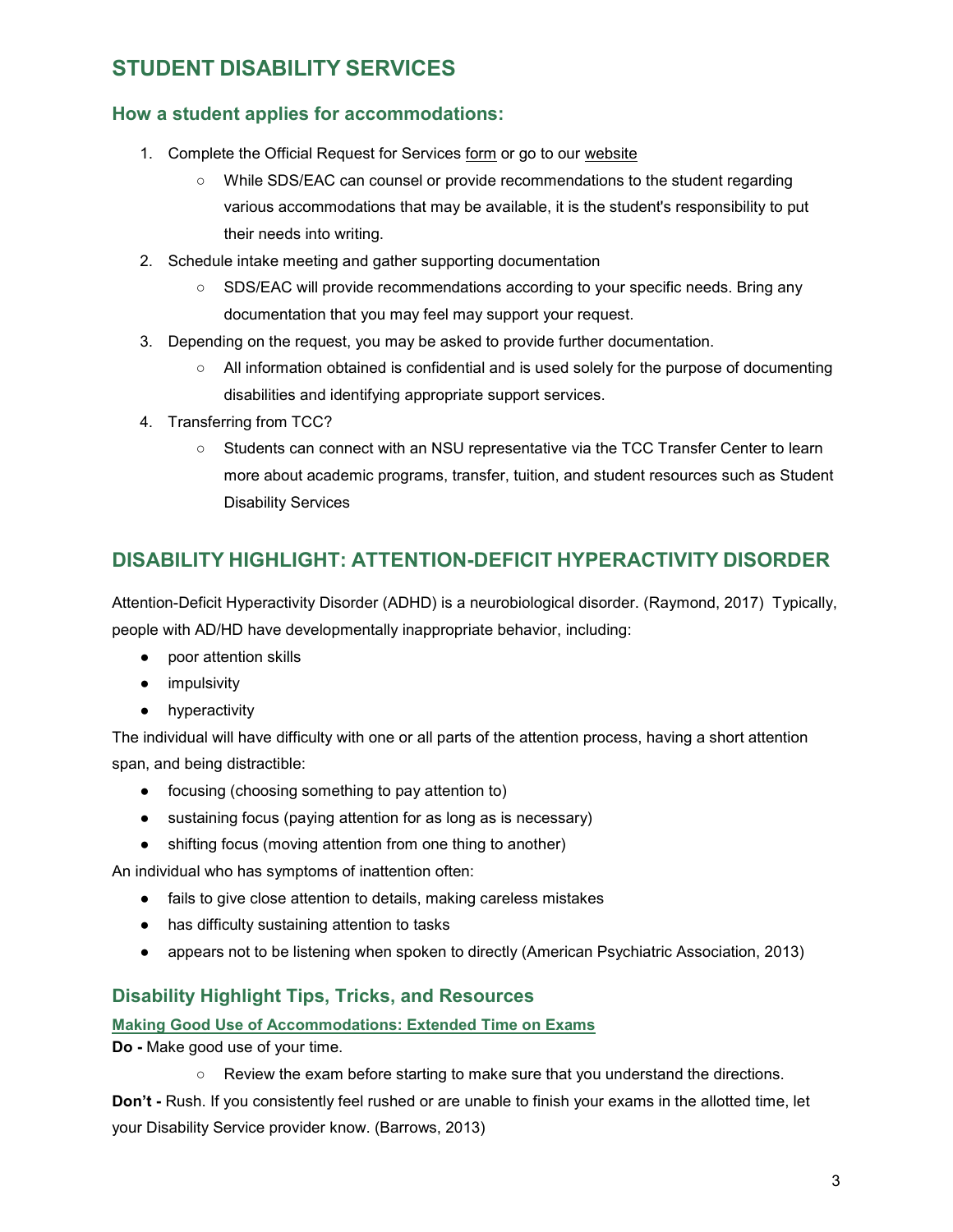### **[Assistive Technology for ADHD](https://disabilitycreditcanada.com/10-best-assistive-technologies-add-adhd/)**

Assistive Technologies can help individuals in a variety of ways, especially those that are suffering from some kind of disability have proved to be beneficial for any individual, irrespective of whether they suffer from a disability or not and can help live their lives more effectively than they were to live without it. For example, it can help them read, write, walk, listen, read, see, cook, etc. (Disability Credit Canada Inc., 2017)

#### **Reading**

- Text-to-Speech (TTS) app
- Learning Ally

#### **Writing**

- Ghotit Real Writer and Reader
- Notability

#### **Executive Functioning/Organization**

- Notability
- Time Timer

#### **Gadgets and Devices**

- Google Keep app
- Pulse SmartPen

### **[ADHD Test-taking Tips](https://drive.google.com/file/d/1oeQqUaQK4Me4zBybMbSd0QtnvuiRDpq3/view?usp=sharing)**

- 1. Start Early
	- This will get material into your long-term memory, where it has staying power.
	- Don't try to do it all at once. instead, break studying down into manageable pieces.
- 2. Understand the Test
	- Outline what you think will be on the test, even if you're not sure.
	- Review and briefly outline your notes, readings, and homework.
- 3. Create the Right Environment
	- Knowing where and when you study best is as important as studying itself.
- 4. Energize.
	- Don't forget to stay hydrated with plenty of water.
- 5. Choose the Right Study Tools
	- Let the format of the exam guide your study-tool choices.
- 6. Enlist Help
	- Don't hesitate to ask for help.
- 7. Simplify and Skim
	- Focus on main ideas and read over chapter summaries.
- 8. Shorten Study Blocks
	- Keep the breaks short, using a timer if necessary.

**For more information on Making Good Use of Accommodations: Extended Time on Exams, Do's and Don'ts, ADHD test-taking Tips, and Assistive Technology for ADHD please visit our website [Student Disability Services.](https://offices.nsuok.edu/studentaffairs/StudentServices/StudentDisabilityServices.aspx)**